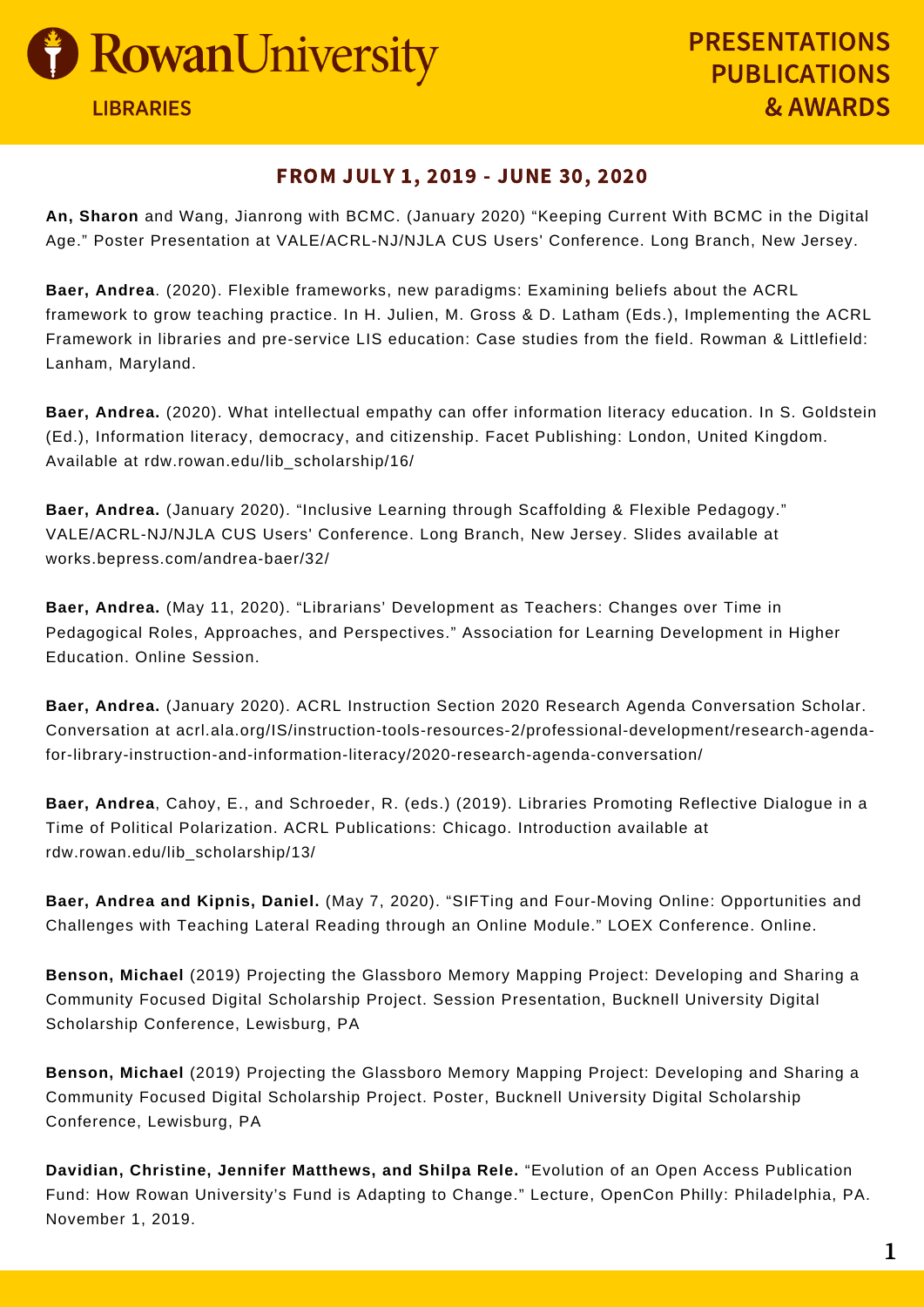**Gaspar, Deborah** (July 2019) Textbook Alternative Program @ Rowan University. Presented at the 17th International Conference on Books, Publishing, and Libraries, Granada, Spain.

**Jiras, Jonathan and Brush, Denise**, with Rachel Miles and Guus venden Brekel. (2020, February). The library's role in high-value profiles of researchers and institutions. Elsevier Library Connect webinar, 2/13/20.

Schwartz, R., Cowell, A., **Jiras, J**., Oluwanifise, M., Wadley, N., Weiner, N. (2020, January) "Configuring Primo with a Cross-Institutional Fulfillment Network" a presentation to the 2020 VALE/ACRL-NJ/NJLA-CUS Users' Conference. January 8, 2020. Long Branch, New Jersey.

**King, R.P**., 2020. Library Publishing Curriculum. Journal of Librarianship and Scholarly Communication, 8(1), p.eP2353. DOI: http://doi.org/10.7710/2162-3309.2353

**Kipnis, D.G**., Palmer, L.A, Kubilius, R.K. "The institutional repository landscape in medical schools and academic health centers: a 2018 snapshot view and analysis" Journal of the Medical Library Association 107(4):488-498, 2019. http://jmla.mlanet.org/ojs/jmla/article/view/653

**Kipnis, D.G.**, "Beyond Reality: Augmented, Virtual, and Mixed Reality in the Library" Reference & User Services Quarterly 59(2,) Winter 2019. Available at: https://journals.ala.org/index.php/rusq/article/view/7279

**Kipnis, D.G**., Adriani, L., Kolbin, L., "Research Preferences from Athletic Training Students: Results of Academic Librarians' Survey from Two Universities" Presented at NAHSL annual meeting in Springfield Massachusettes, November 8, 2019 https://nahsl.libguides.com/nahsl2019/presentations

**Kowalsky, M**. (2020, March). "Analysis of Initial Involvement of Librarians in the Online Virtual World of Second Life." Requested reprint for new research anthology by Information Resources Management Association (Ed.), Digital Libraries and Institutional Repositories: Breakthroughs in Research and Practice (pp. 99-121). Hershey, PA: IGI Global.

Fleming, R. S., & **Kowalsky, M.** (2020, March). "Innovative Design and Delivery of the Business Capstone Course." Paper presentation for the Management and Organizational Behavior section of the Annual International Conference on Industry, Engineering, and Management Systems (IEMS) in Clearwater, FL.

**Kowalsky, M**., & Fleming, R. S. (2020, February). "Activity Theory Modeling for Troubleshooting School Collaboration." Paper presentation for the Eastern Educational Research Association (EERA) Annual Conference, Orlando, FL.

**Kowalsky, M**. (2019, December). "Online Tutorials for Primary Sources Learning from Library of Congress." Roundtable presentation for the New Jersey Association of School Librarians (NJASL) Annual Conference in East Brunswick, NJ.

**Kowalsky, M.** (2019, November). "Enrich Literature Classes with Primary Sources from the Library of Congress." Poster presentation for the National Council of Teachers of English (NCTE) Annual Conference, Baltimore, MD.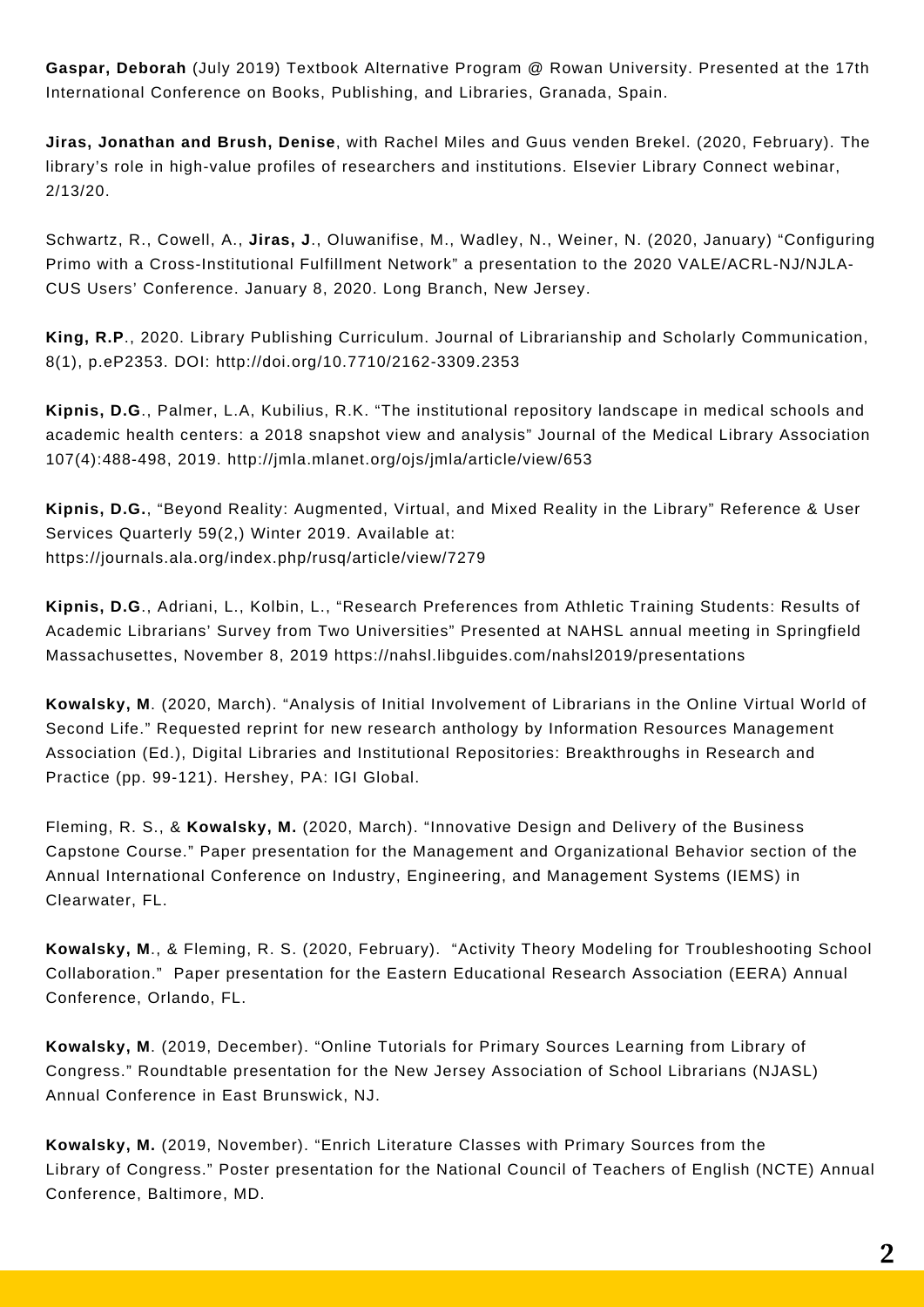**Kowalsky, M. (2019, November). "Online Primary Sources for Teaching from the Library of** Congress." Session presentation for New Jersey Education Association (NJEA) Annual Conference, Atlantic City, NJ.

Fleming, R. S., & **Kowalsky, M**. (2019, November). "Developing Team Decision Making Skills in the Business Capstone Course." Session presentation and paper in National Association of Business, Economics and Technology (NABET) Proceedings: 42nd Annual Conference, State College, PA.

**Kowalsky, M.** (2019, October). "Digitized Historical Content for Teaching: Library of Congress Primary Sources Training [invited]." Library Hi-Tech News 37(2), pp. 10-13.

**Kowalsky, M.** (2019, October). "School Librarian's Experiences of Learning Management Implementation." In Tella, A. (Ed.), Handbook of Research on Digital Devices for Inclusivity and Engagement in Libraries (pp.160-184). Hershey, PA: IGI Global.

**Kowalsky, M**. (2019, June). "Storytelling Provides Deep Understanding of Universal Themes." ALA Cognotes. Regular Issue, p. 4. Requested reprint for conference Highlights Issue [cover story], p. 1.

**Kowalsky, M**. (2019, June). "Enriching the Narrative Journey of Science Fiction and Fantasy [cover story]." ALA Cognotes. Regular Issue, p. 1, 14. Requested reprint for conference Highlights Issue, p. 8.

**Kowalsky, M.** (2019, June). "Challenges and Solutions for Library Equity, Diversity, and Inclusion Initiatives." ALA Cognotes. Regular Issue, p. 19. Requested reprint for conference Highlights Issue, also p. 19.

**Kowalsky, M**. (2019, June). "Incorporating Mindfulness into Instruction." ALA Cognotes. Regular Issue, p. 21. Requested reprint for conference Highlights Issue, p. 19.

**Kowalsky, M.** (2019, June). "Censorship Beyond Books: Preparedness Strategies." ALA Cognotes. Regular Issue, p. 7.

**Lierman, Ashley.** "Developing Online Instruction According to Best Practices," with Ariana Santiago, in Journal of Information Literacy 13(2), December 2019

**Lierman, Ashley.** "Testing for Transition: Evaluating the Usability of Research Guides Around a Platform Migration," with Bethany Scott, Mea Warren, and Cherie Turner, in Information Technology and Libraries 38(4), December 2019

**Lierman, Ashley**. "Reference Reborn: Challenges facing libraries in New Jersey and the Nation, Update 2020," with Sam Kennedy and Dan Kipnis, presentation at VALE/ACRL-NJ/NJLA-CUS Users' Conference, Wednesday, January 8, 2020

**Lierman, Ashley**. "Tomorrow's Scholars Today: Collaborating to Empower Undergraduate Students to Become Knowledge Creators," with Whitney Cox, presentation at ALA Midwinter Meeting, January 24-28, 2020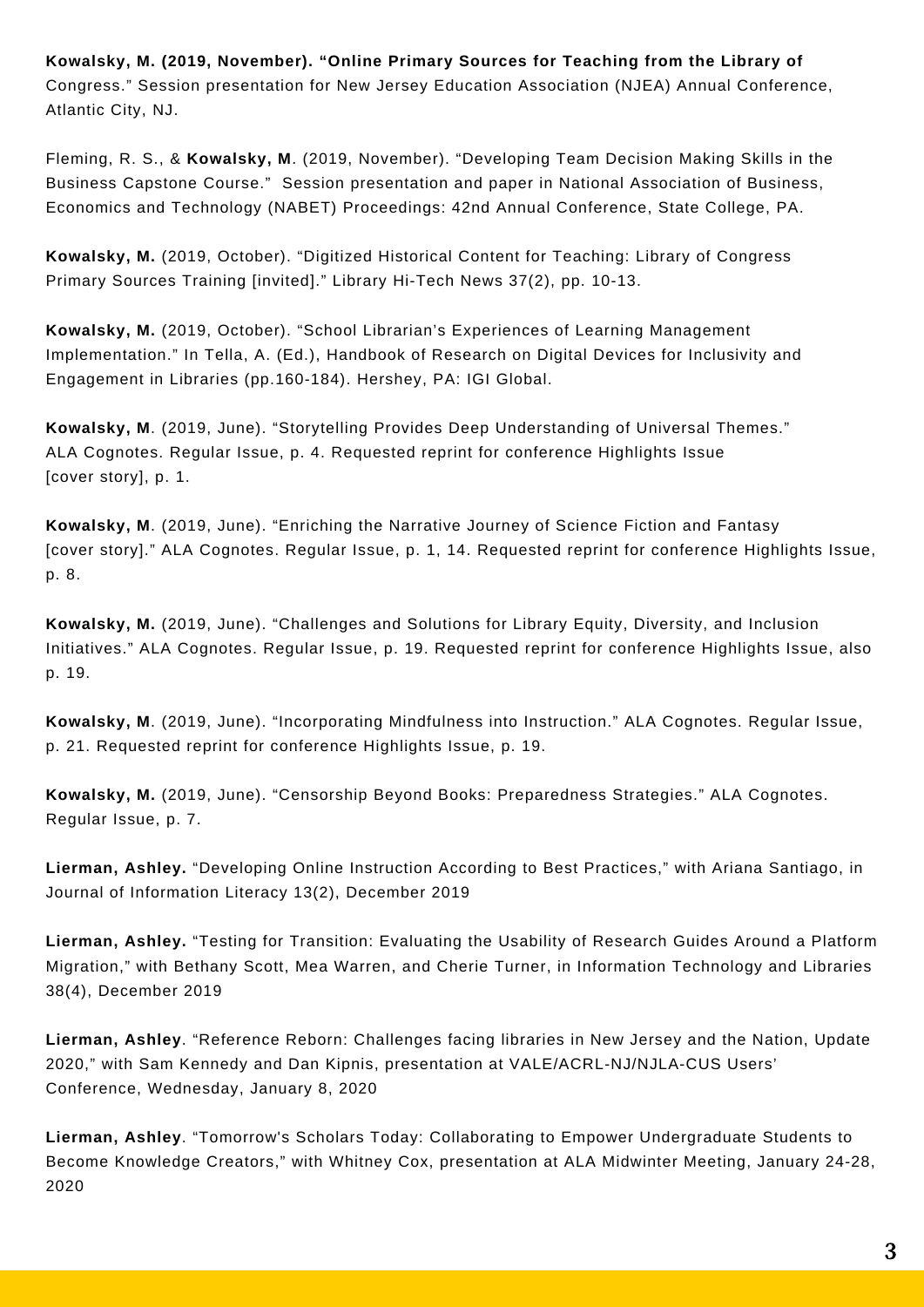**Matthews, Jennifer.** Review of: Murguia, Salvador, Erica Joan Dymond, and Kristina Fennelly. (Eds.). The Encyclopedia of Sexism in American Films. Lanham: Rowman & Littlefield, 2020 in Choice v.57, Issue 10 (2020). http://choicereviews.org/review/10.5860/CHOICE.218477

**Matthews, Jennifer.** Review of: Schopflin, Katharine, and Matt Walsh. Practical Knowledge and Information Management. London: Facet Publications, 2019 in Against the Grain, v. 32, no. 1 (2020).

Borchardt, Rachel, Polly Boruff-Jones, Sigrid Kelsey, and **Jennifer Matthews**. "A Proposed Framework for the Evaluation of Academic Librarian Scholarship." Lecture, Charleston Library Conference: Charleston, SC. November 6, 2019.

**Matthews, Jennifer and Christine Davidian**. "Migrating to Alma without an Acquisitions Staff: Evolving Acquisitions and Electronic Resource Workflows From Their Legacy Silos." Poster, Charleston Library Conference: Charleston, SC. November 6, 2019.

**Matthews, Jennifer**. Review of: Wierzbicki, James. Double Lives: Film Composers in the Concert Hall. New York: Routledge, 2019 in Choice v.57, Issue 2 (2019).[1] http://choicereviews.org/review/10.5860/CHOICE.215577

**Matthews, Jennifer.** Review of: O'Brien, Charles. Movies, Songs, and Electric Sound: Transatlantic Trends. Bloomington: Indiana University Press, 2019 in Choice v.57, Issue 3 (2019). http://choicereviews.org/review/10.5860/CHOICE.216455

**Matthews, Jennifer**. Review of: Edwards, Kimberley and Michelle Leonard. Assessment Strategies in Technical Services. Chicago: ALA Editions, 2019 in Against the Grain, v. 31, no. 5 (2019).

**Matthews, Jennifer**. Review of: Gregory, Vicki L. Collection Development and Management for 21st Century Library Collections: An Introduction. Chicago: ALA Neal-Schuman, 2019 in Against the Grain, v. 31, no. 6 (2020).

**Matthews, Jennifer**. Review of: Basinger, Jeanine. The Movie Musical! New York: Alfred A. Knopf, 2019 in Choice v.57, Issue 8 (2020). http://choicereviews.org/review/10.5860/CHOICE.218109 Matthews, Jennifer, John Lenahan, Harold Colson, and Elizabeth Miraglia. "Unlocking the Value of the Monograph." Lecture, Electronic Resources and Libraries (ER&L) Conference: Austin, TX. March 9, 2020.

**Matthews, Jennifer and Christine Davidian**. "Migrating to Alma without an Acquisitions Staff: Evolving Acquisitions and Electronic Resource Workflows From Their Legacy Silos." Poster, Charleston Library Conference: Charleston, SC. November 6, 2019.

Borchardt, Rachel, **Jennifer Matthews**, Polly Boruff-Jones, and Sigrid Kelsey. "A Proposed Framework for the Evaluation of Academic Librarian Scholarship." Lecture, Charleston Library Conference: Charleston, SC. November 6, 2019.

Borchardt, Rachel, Robin Chin Roemer, Alex Hodges, and **Jennifer Matthews.** "ACRL ISMTF: A New Way to Evaluate Academic Librarian Scholarship: Free Presentation and Open Feedback Forum." Lecture, Association of College and Research Libraries 2019: Online webinar. October 29, 2019.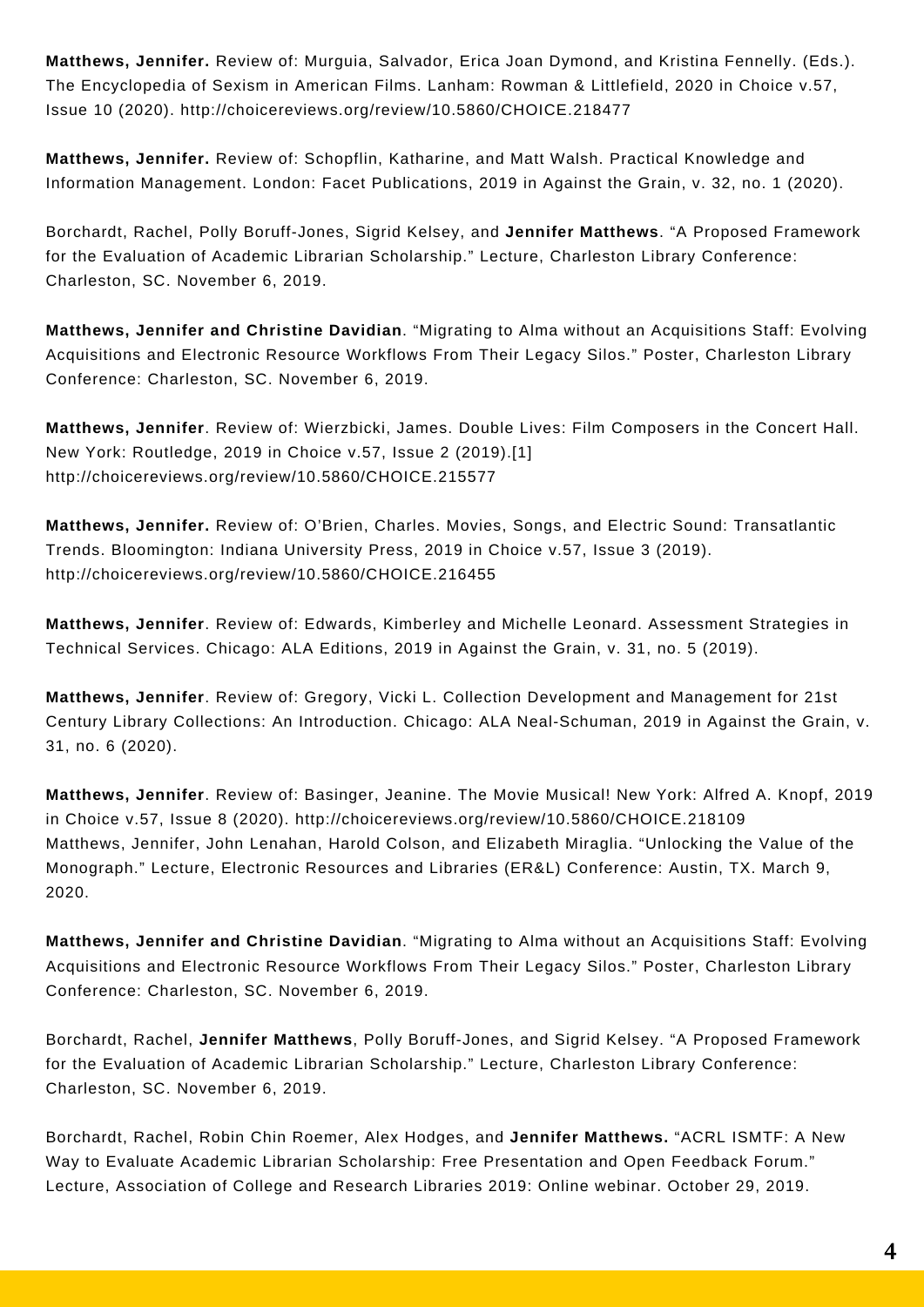Neatrour, Anna, Kate Flynn, Jaci Wilkinson, **Jennifer Matthews**, et al. "Digital Library Assessment Working Breakfast: Brainstorming the Year Ahead." Lecture, Digital Library Federation Forum: Tampa, FL. October 16, 2019.

**McCandless, Bret.** (October 2019). Review of Eleanor Alberga: String Quartets 1, 2, and 3, by the Ensemble Aracdiana (Navona Records: June 14, 2019) in Black Grooves: Reviews of New Black Music Releases. https://blackgrooves.org/ensemble-arcadiana-eleanor-alberga-string-quartets-1-2-3/

**McCandless, Bret**. Review of Baber, Katherine, Leonard Bernstein and the Language of Jazz (Urbana: University of Illinois Press, 2019), in Music Reference Services Quarterly 23, no. 2 (2020), DOI: 10.1080/10588167.2020.1746590

**McCandless, Bret.** (May 2020). Review of Spider Tales, by Jake Blount (Free Dirt Records: May 29, 2020) in Black Grooves: Reviews of New Black Music Releases. https://blackgrooves.org/jake-blountspider-tales/

Blas, N., **Rele, S.** and Kennedy, M.R., 2019. The Development of the Journal Evaluation Tool to Evaluate the Credibility of Publication Venues. Journal of Librarianship and Scholarly Communication, 7(1). DOI: http://doi.org/10.7710/2162-3309.2250

**Rele, Shilpa.** (December 2019). How to Network. Virtual presentation to the Association for Research Libraries Diversity Programs participants.

**Rele, Shilpa, Matthews, Jennifer, Saracco, Benjamin, and Kipnis, Daniel** (October 2019). Reframing Library Services and Librarian Roles in a Reclassified R2 University: Highlights from Research Data Management and Digital Scholarship surveys. Presented at the Digital Library Federation Forum. Tampa, FL.

**Rele, Shilpa**, Rock, Charlotte, and Nabahe, Hanni. (January 2020). Equity in Scholarly Publishing. Presented at the Association for Research Libraries Leadership Symposium. Philadelphia, PA.

**Rele, Shilpa**, (April 2020). Advocating for Open at Rowan University: The Road Ahead. Virtual presentation to the Association for College and Research Libraries Digital Scholarship Section Open Research Discussion Group.

**Rele, Shilpa**, Rock, Charlotte, and Nabahe, Hanni. (January 2020). Equity in Scholarly Publishing. Presented at the Association for Research Libraries Leadership Symposium. Philadelphia, PA.

**Rele, Shilpa**, (April 2020). Advocating for Open at Rowan University: The Road Ahead. Virtual presentation to the Association for College and Research Libraries Digital Scholarship Section Open Research Discussion Group.

**Saracco B**. Choked: Life and Breath in the Age of Air Pollution. Journal of Consumer Health on the Internet. 2019 Oct 2;23(4):401–2. doi: 10.1080/15398285.2019.1682365

**Saracco BH**. Data Science and Predictive Analytics: Biomedical and Health Applications Using R. J Med Libr Assoc. 2020;108(2):344. doi:10.5195/jmla.2020.901